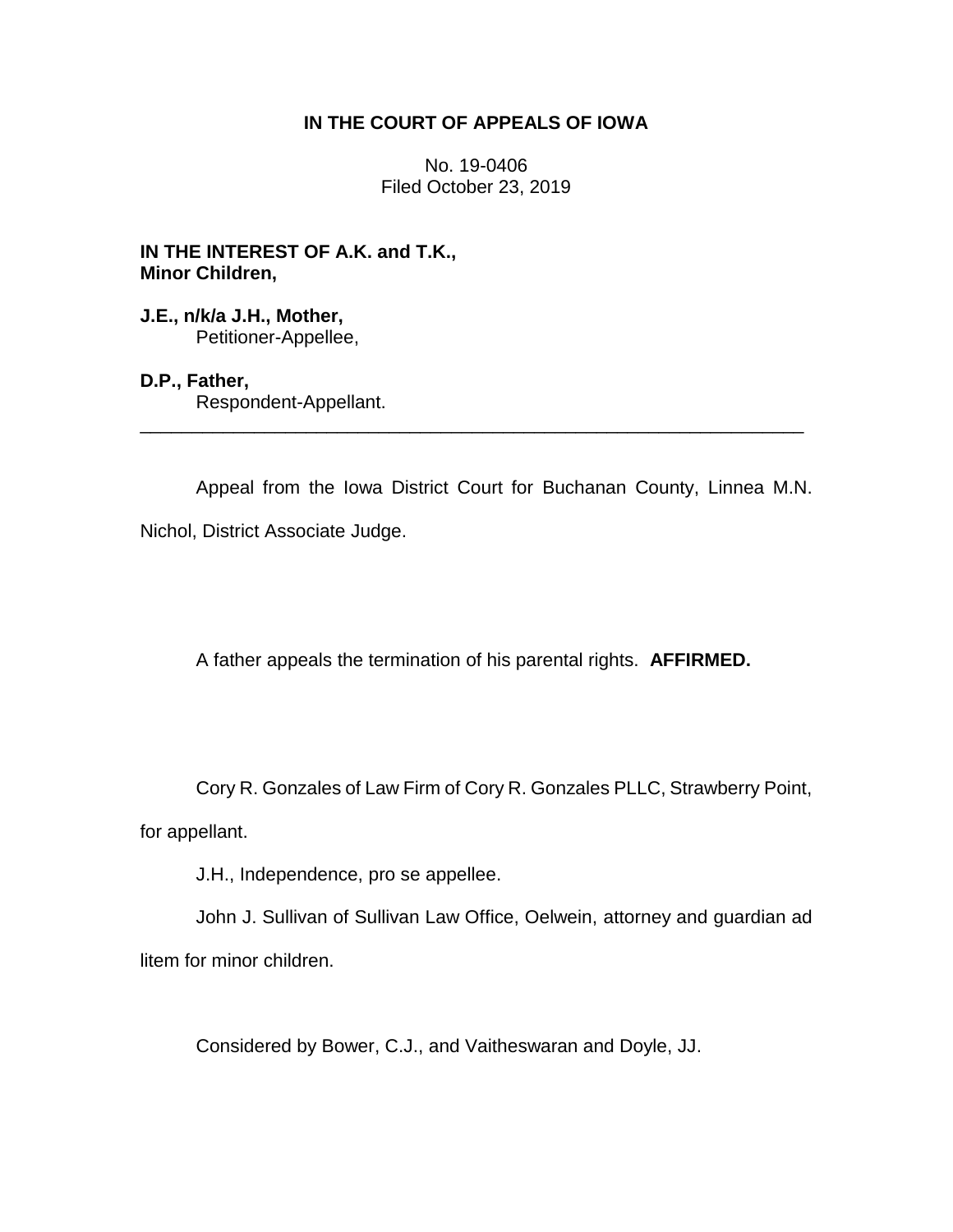## **VAITHESWARAN, Judge.**

A mother and father had two children together. Also living in the household were the mother's children from a former relationship. The father sexually abused one of these children. He subsequently pled guilty to third-degree sexual abuse and lascivious acts with a child and was sentenced to prison terms not exceeding ten years and five years respectively, to be served consecutively.

Several years after the father was released from prison, the mother petitioned to terminate the father's parental rights, alleging the father "abandoned the child[ren]" and was "imprisoned for a crime against . . . another child in the household." The district court granted the petition pursuant to Iowa Code section 600A.8(3) (abandonment) and (9) (imprisonment) (2018).

On appeal, the father contends the mother failed to prove the cited grounds for termination. We need not address the abandonment ground because termination was warranted under the imprisonment ground. *See In re Q*.*G*., 911 N.W.2d 761, 770–71 (Iowa 2018) (stating imprisoned parent "met the threshold requirement for private termination by clear and convincing evidence. It is thus not necessary for us to decide the abandonment . . . issue" (citing Iowa Code  $§ 600A.8(9))$ .

Iowa Code section 600A.8(9) authorizes termination where "[t]he parent has been imprisoned for a crime against the child, the child's sibling, or another child in the household, or the parent has been imprisoned and it is unlikely that the parent will be released from prison for a period of five or more years." The provision "details two different grounds for termination as demarked by the provision's use of the word 'or.'" *In re A*.*H*.*B*., 791 N.W.2d 687, 689 (Iowa 2010).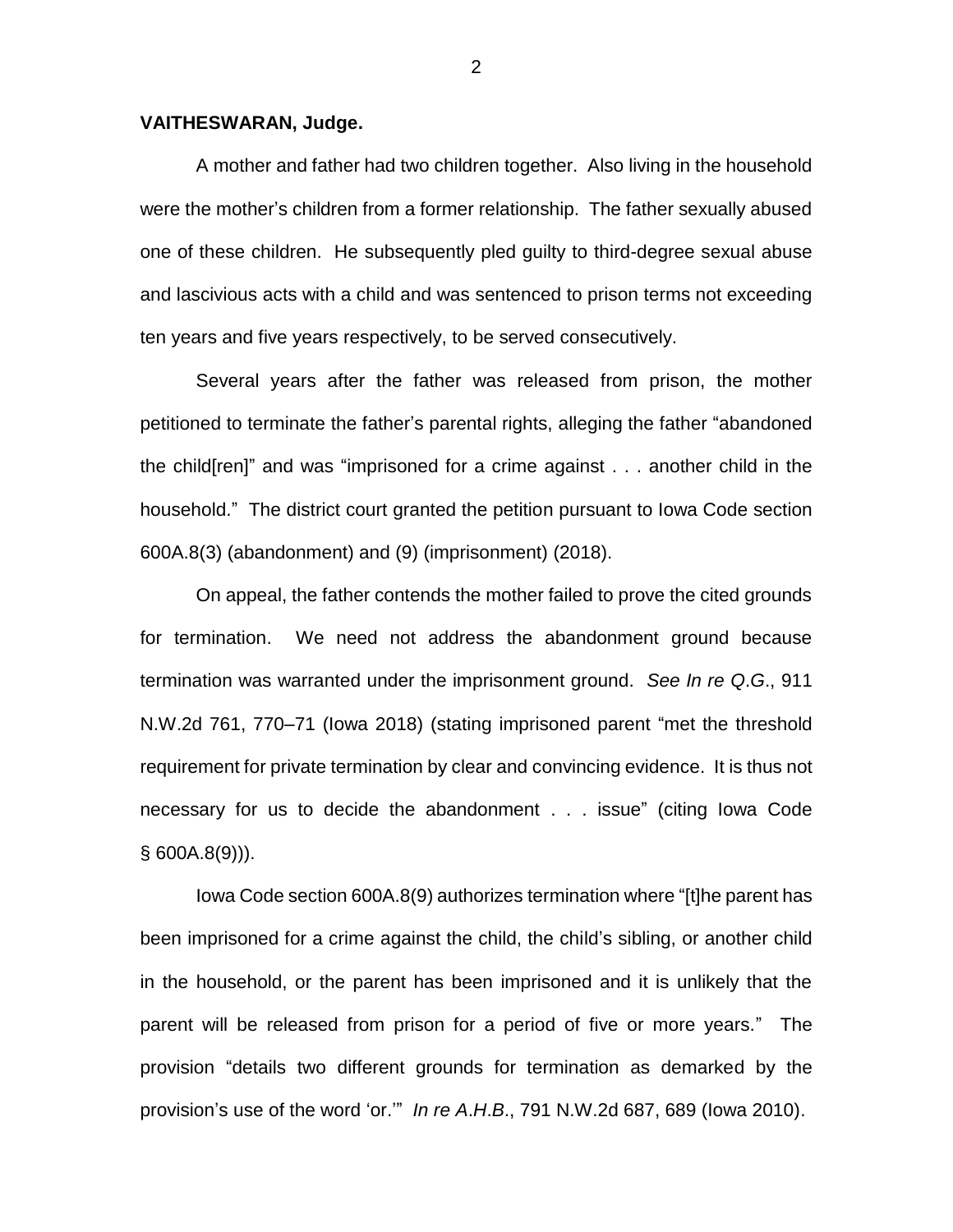[A] parent currently *or previously imprisoned* for a sex crime against their child, their child's sibling, or another child in the household can be denied their parental rights, *or* a parent currently imprisoned for any other crime and unlikely to be released from imprisonment for five years can also have their parental rights terminated.

*Id*. at 690 (emphasis added). In other words, "the juvenile courts have grounds to terminate parental rights of parents who have been imprisoned, previously or currently, for sex acts against their child, their child's sibling, or another child in the household." *Id*.

The father does not dispute that he was imprisoned for a sex crime against a child in the household. He argues he was not presently imprisoned "with the unlikelihood of being released for a period of five years" and the child he abused "was over the age of 18 and no longer a member of the household." Under the supreme court's construction of section 600A.8(9), both arguments are immaterial. The first prong of section 600A.8(9) was satisfied because the father was previously imprisoned for a sex crime against a child in the household, and the second prong relating to present imprisonment was not implicated.

The father also argues termination was not in the children's best interests. *See A*.*H*.*B*., 791 N.W.2d at 690 ("Once the court has found a statutory ground for termination under a chapter 600A termination, the court must further determine whether the termination is in the best interest of the child."). The district court found otherwise. After summarizing the father's reasons for wanting contact with the children, the court characterized his testimony as "incredible and self-serving." The court stated,

[The father]'s interest in his children is not about what is best for the children but rather what is best for him. [The father]'s testimony was full of bravado suggesting that his children could not